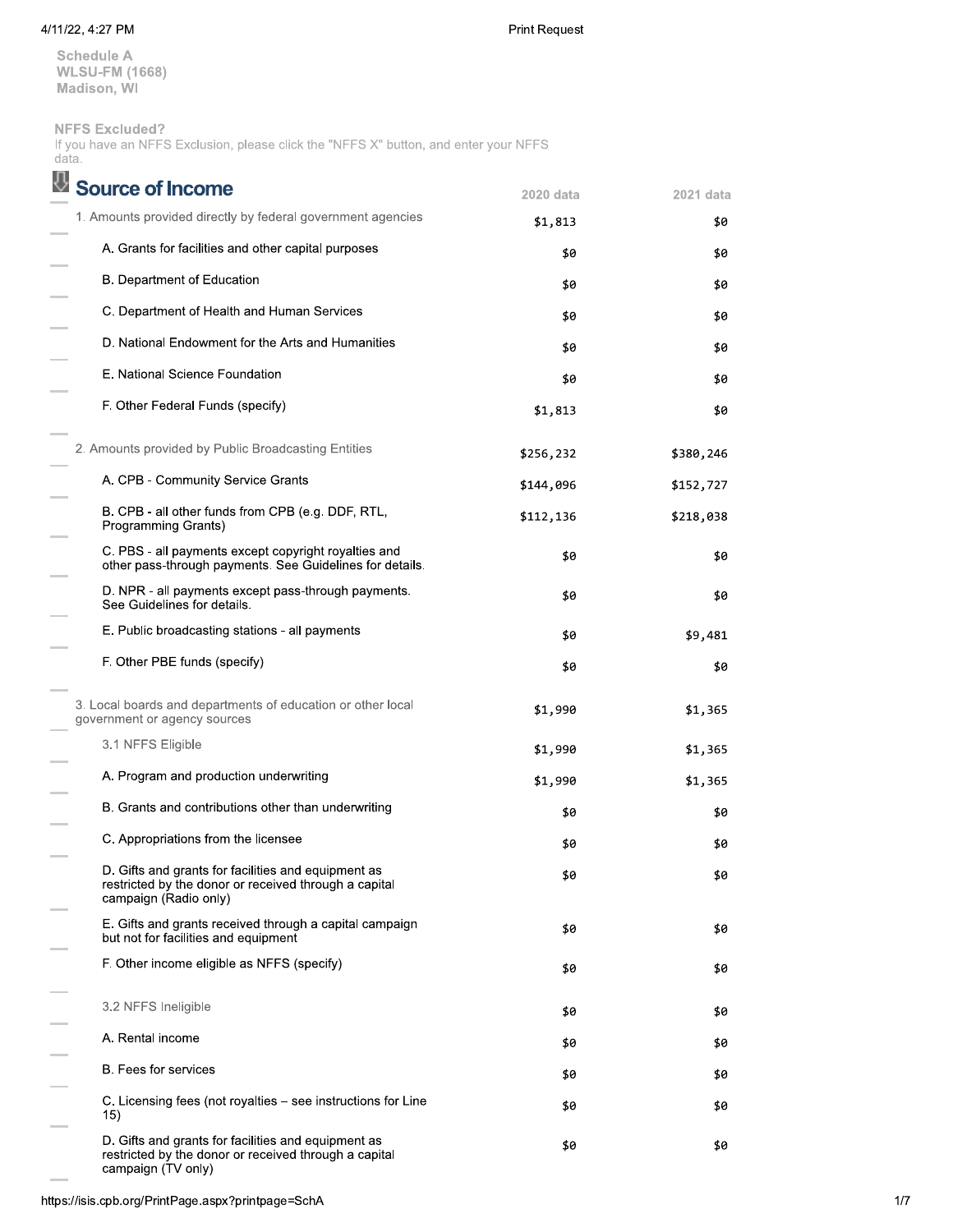| 4/11/22, 4:27 PM                                                                                                                      | <b>Print Request</b> |           |
|---------------------------------------------------------------------------------------------------------------------------------------|----------------------|-----------|
| E. Other income ineligible for NFFS inclusion                                                                                         | \$0                  | \$0       |
| 4. State boards and departments of education or other state<br>government or agency sources                                           | \$1,747              | \$1,516   |
| 4.1 NFFS Eligible                                                                                                                     | \$1,747              | \$1,516   |
| A. Program and production underwriting                                                                                                | \$1,747              | \$1,516   |
| B. Grants and contributions other than underwriting                                                                                   | \$0                  | \$0       |
| C. Appropriations from the licensee                                                                                                   | \$0                  | \$0       |
| D. Gifts and grants for facilities and equipment as<br>restricted by the donor or received through a capital<br>campaign (Radio only) | \$0                  | \$0       |
| E. Gifts and grants received through a capital campaign<br>but not for facilities and equipment                                       | \$0                  | \$0       |
| F. Other income eligible as NFFS (specify)                                                                                            | \$0                  | \$0       |
| 4.2 NFFS Ineligible                                                                                                                   | \$0                  | \$0       |
| A. Rental income                                                                                                                      | \$0                  | \$0       |
| B. Fees for services                                                                                                                  | \$0                  | \$0       |
| C. Licensing fees (not royalties – see instructions for Line<br>15)                                                                   | \$0                  | \$0       |
| D. Gifts and grants for facilities and equipment as<br>restricted by the donor or received through a capital<br>campaign (TV only)    | \$0                  | \$0       |
| E. Other income ineligible for NFFS inclusion                                                                                         | \$0                  | \$0       |
| 5. State colleges and universities                                                                                                    | \$296,618            | \$231,149 |
| 5.1 NFFS Eligible                                                                                                                     | \$296,618            | \$231,149 |
| A. Program and production underwriting                                                                                                | \$9,351              | \$0       |
| B. Grants and contributions other than underwriting                                                                                   | \$0                  | \$0       |
| C. Appropriations from the licensee                                                                                                   | \$287,267            | \$231,149 |
| D. Gifts and grants for facilities and equipment as<br>restricted by the donor or received through a capital<br>campaign (Radio only) | \$0                  | \$0       |
| E. Gifts and grants received through a capital campaign<br>but not for facilities and equipment                                       | \$0                  | \$0       |
| F. Other income eligible as NFFS (specify)                                                                                            | \$0                  | \$0       |
| 5.2 NFFS Ineligible                                                                                                                   | \$0                  | \$0       |
| A. Rental income                                                                                                                      | \$0                  | \$0       |
| <b>B.</b> Fees for services                                                                                                           | \$0                  | \$0       |
| C. Licensing fees (not royalties – see instructions for Line<br>15)                                                                   | \$0                  | \$0       |
| D. Gifts and grants for facilities and equipment as<br>restricted by the donor or received through a capital<br>campaign (TV only)    | \$0                  | \$0       |
| E. Other income ineligible for NFFS inclusion                                                                                         | \$0                  | \$0       |
| 6. Other state-supported colleges and universities                                                                                    | \$944                | \$511     |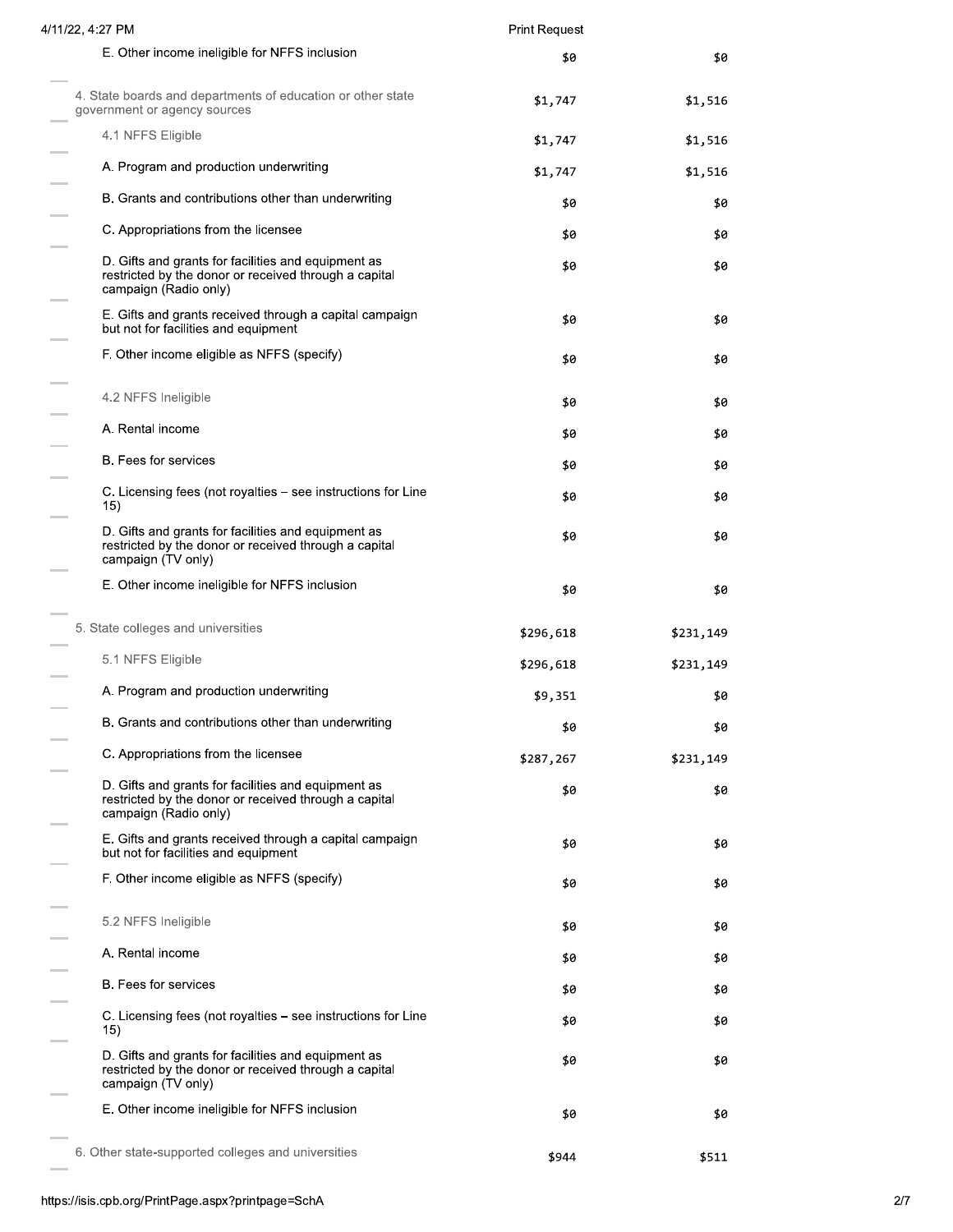| 4/11/22, 4:27 PM                                                                                                                      | <b>Print Request</b> |          |
|---------------------------------------------------------------------------------------------------------------------------------------|----------------------|----------|
| 6.1 NFFS Eligible                                                                                                                     | \$944                | \$511    |
| A. Program and production underwriting                                                                                                | \$944                | \$511    |
| B. Grants and contributions other than underwriting                                                                                   | \$0                  | \$0      |
| C. Appropriations from the licensee                                                                                                   | \$0                  | \$0      |
| D. Gifts and grants for facilities and equipment as<br>restricted by the donor or received through a capital<br>campaign (Radio only) | \$0                  | \$0      |
| E. Gifts and grants received through a capital campaign<br>but not for facilities and equipment                                       | \$0                  | \$0      |
| F. Other income eligible as NFFS (specify)                                                                                            | \$0                  | \$0      |
| 6.2 NFFS Ineligible                                                                                                                   | \$0                  | \$0      |
| A. Rental income                                                                                                                      | \$0                  | \$0      |
| B. Fees for services                                                                                                                  | \$0                  | \$0      |
| C. Licensing fees (not royalties – see instructions for Line<br>15)                                                                   | \$0                  | \$0      |
| D. Gifts and grants for facilities and equipment as<br>restricted by the donor or received through a capital<br>campaign (TV only)    | \$0                  | \$0      |
| E. Other income ineligible for NFFS inclusion                                                                                         | \$0                  | \$0      |
| 7. Private colleges and universities                                                                                                  | \$2,259              | \$5,974  |
| 7.1 NFFS Eligible                                                                                                                     | \$2,259              | \$5,974  |
| A. Program and production underwriting                                                                                                | \$2,259              | \$5,974  |
| B. Grants and contributions other than underwriting                                                                                   | \$0                  | \$0      |
| C. Appropriations from the licensee                                                                                                   | \$0                  | \$0      |
| D. Gifts and grants for facilities and equipment as<br>restricted by the donor or received through a capital<br>campaign (Radio only) | \$0                  | \$0      |
| E. Gifts and grants received through a capital campaign<br>but not for facilities and equipment                                       | \$0                  | \$0      |
| F. Other income eligible as NFFS (specify)                                                                                            | \$0                  | \$0      |
| 7.2 NFFS Ineligible                                                                                                                   | \$0                  | \$0      |
| A. Rental income                                                                                                                      | \$0                  | \$0      |
| <b>B.</b> Fees for services                                                                                                           | \$0                  | \$0      |
| C. Licensing fees (not royalties – see instructions for Line<br>15)                                                                   | \$0                  | \$0      |
| D. Gifts and grants for facilities and equipment as<br>restricted by the donor or received through a capital<br>campaign (TV only)    | \$0                  | \$0      |
| E. Other income ineligible for NFFS inclusion                                                                                         | \$0                  | \$0      |
| 8. Foundations and nonprofit associations                                                                                             | \$44,812             | \$49,348 |
| 8.1 NFFS Eligible                                                                                                                     | \$44,812             | \$49,348 |
| A. Program and production underwriting                                                                                                | \$44,812             | \$49,348 |
| B. Grants and contributions other than underwriting                                                                                   | \$0                  | \$0      |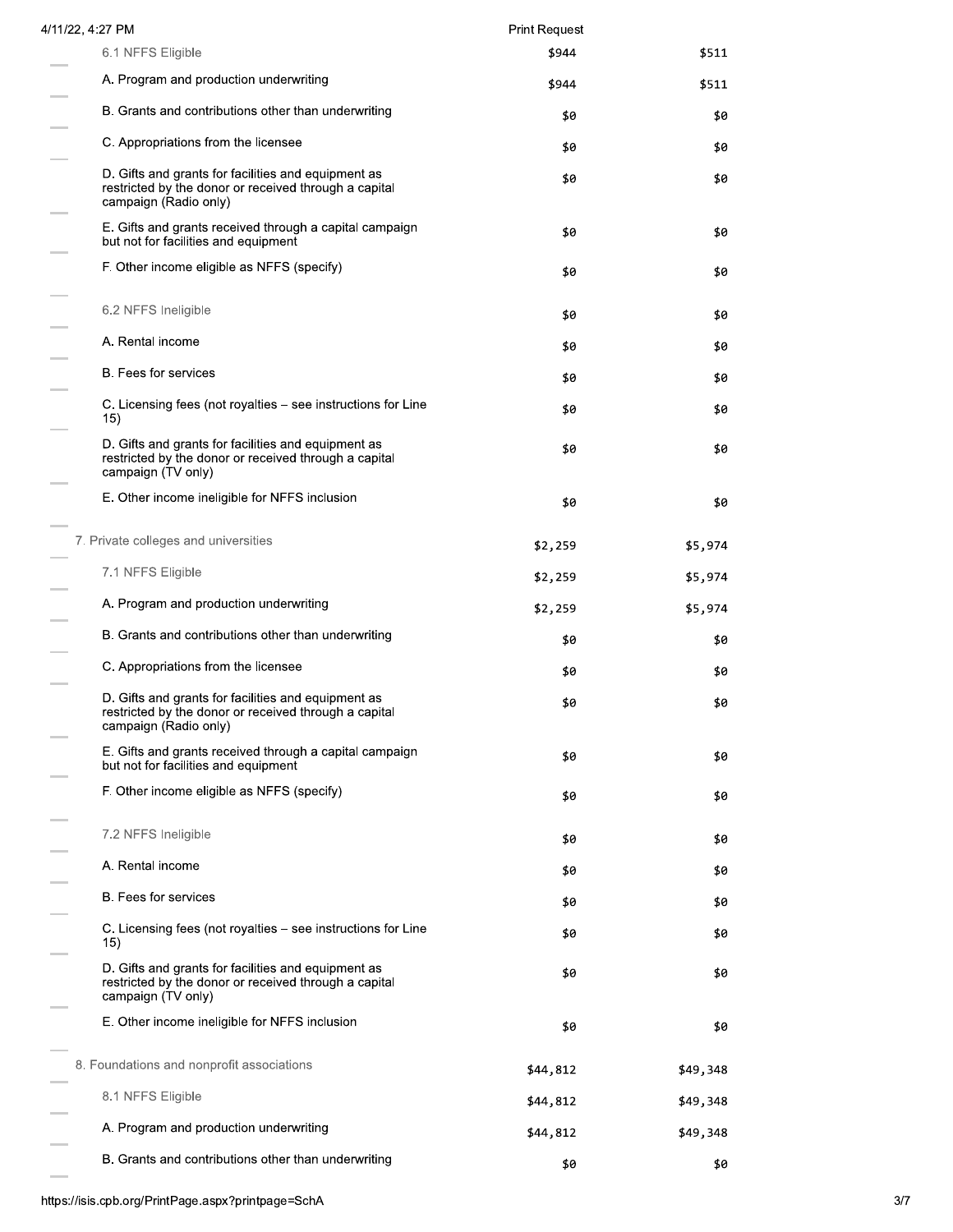| 4/11/22, 4:27 PM                              |                                                                                                                                                                                             |                    | <b>Print Request</b> |           |
|-----------------------------------------------|---------------------------------------------------------------------------------------------------------------------------------------------------------------------------------------------|--------------------|----------------------|-----------|
| campaign (Radio only)                         | C. Gifts and grants for facilities and equipment as<br>restricted by the donor or received through a capital                                                                                |                    | \$0                  | \$0       |
|                                               | D. Gifts and grants received through a capital campaign<br>but not for facilities and equipment                                                                                             |                    | \$0                  | \$0       |
|                                               | E. Other income eligible as NFFS (specify)                                                                                                                                                  |                    | \$0                  | \$0       |
| 8.2 NFFS Ineligible                           |                                                                                                                                                                                             |                    | \$0                  | \$0       |
| A. Rental income                              |                                                                                                                                                                                             |                    | \$0                  | \$0       |
| B. Fees for services                          |                                                                                                                                                                                             |                    | \$0                  | \$0       |
| 15)                                           | C. Licensing fees (not royalties – see instructions for Line                                                                                                                                |                    | \$0                  | \$0       |
| campaign (TV only)                            | D. Gifts and grants for facilities and equipment as<br>restricted by the donor or received through a capital                                                                                |                    | \$0                  | \$0       |
|                                               | E. Other income ineligible for NFFS inclusion                                                                                                                                               |                    | \$0                  | \$0       |
| 9. Business and Industry                      |                                                                                                                                                                                             |                    | \$98,861             | \$128,617 |
| 9.1 NFFS Eligible                             |                                                                                                                                                                                             |                    | \$98,861             | \$128,617 |
|                                               | A. Program and production underwriting                                                                                                                                                      |                    | \$98,861             | \$128,617 |
|                                               | B. Grants and contributions other than underwriting                                                                                                                                         |                    | \$0                  | \$0       |
| campaign (Radio only)                         | C. Gifts and grants for facilities and equipment as<br>restricted by the donor or received through a capital                                                                                |                    | \$0                  | \$0       |
|                                               | D. Gifts and grants received through a capital campaign<br>but not for facilities and equipment                                                                                             |                    | \$0                  | \$0       |
|                                               | E. Other income eligible as NFFS (specify)                                                                                                                                                  |                    | \$0                  | \$0       |
| 9.2 NFFS Ineligible                           |                                                                                                                                                                                             |                    | \$0                  | \$0       |
| A. Rental income                              |                                                                                                                                                                                             |                    | \$0                  | \$0       |
| B. Fees for services                          |                                                                                                                                                                                             |                    | \$0                  | \$0       |
|                                               | C. Licensing fees (not royalties – see instructions for Line                                                                                                                                |                    | \$0                  | \$0       |
| 15)                                           | D. Gifts and grants for facilities and equipment as<br>restricted by the donor or received through a capital                                                                                |                    | \$0                  | \$0       |
| campaign (TV only)                            |                                                                                                                                                                                             |                    |                      |           |
|                                               | E. Other income ineligible for NFFS inclusion                                                                                                                                               |                    | \$0                  | \$0       |
| debt expense)                                 | 10. Memberships and subscriptions (net of membership bad                                                                                                                                    |                    | \$400,044            | \$402,549 |
|                                               | 10.1 NFFS Exclusion – Fair market value of premiums<br>that are not of insubstantial value                                                                                                  |                    | \$610                | \$380     |
|                                               | 10.2 NFFS Exclusion – All bad debt expenses from<br>NFFS eligible revenues including but not limited to<br>pledges, underwriting, and membership (unless netted<br>elsewhere in Schedule A) |                    | \$0                  | \$0       |
| 10.3 Total number of<br>contributors.         | 2020 data<br>3,114                                                                                                                                                                          | 2021 data<br>2,392 |                      |           |
| on line 10                                    | 11. Revenue from Friends groups less any revenue included                                                                                                                                   |                    | \$0                  | \$0       |
|                                               | 2020 data                                                                                                                                                                                   | 2021 data          |                      |           |
| 11.1 Total number of<br>Friends contributors. | 0                                                                                                                                                                                           | 0                  |                      |           |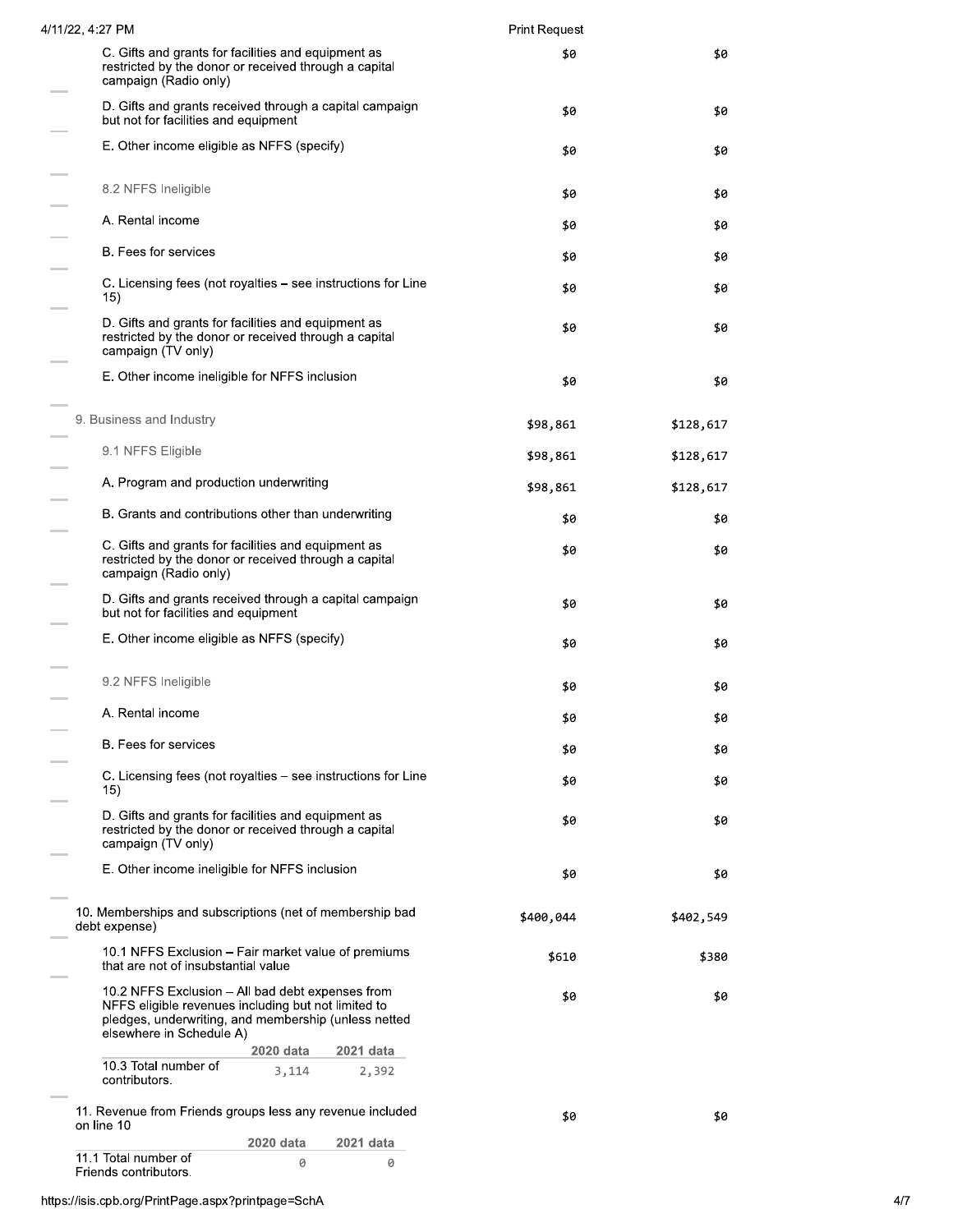| 4/11/22, 4:27 PM                                                                                                                                | <b>Print Request</b> |           |
|-------------------------------------------------------------------------------------------------------------------------------------------------|----------------------|-----------|
| 12. Subsidiaries and other activities unrelated to public<br>broadcasting (See instructions)                                                    | \$0                  | \$0       |
| A. Nonprofit subsidiaries involved in telecommunications<br>activities                                                                          | \$0                  | \$0       |
| B. NFFS Ineligible – Nonprofit subsidiaries not involved in<br>telecommunications activities                                                    | \$0                  | \$0       |
| C. NFFS Ineligible - For-profit subsidiaries regardless of<br>the nature of its activities                                                      | \$0                  | \$0       |
| D. NFFS Ineligible - Other activities unrelated to public<br>brodcasting                                                                        | \$0                  | \$0       |
| <b>Form of Revenue</b>                                                                                                                          | 2020 data            | 2021 data |
| 13. Auction revenue (see instructions for Line 13)                                                                                              | \$0                  | \$0       |
| A. Gross auction revenue                                                                                                                        | \$0                  | \$0       |
| B. Direct auction expenses                                                                                                                      | \$0                  | \$0       |
| 14. Special fundraising activities (see instructions for Line 14)                                                                               |                      |           |
| A. Gross special fundraising revenues                                                                                                           | \$0                  | \$0       |
|                                                                                                                                                 | \$0                  | \$0       |
| B. Direct special fundraising expenses                                                                                                          | \$0                  | \$0       |
| 15. Passive income                                                                                                                              | \$0                  | \$0       |
| A. Interest and dividends (other than on endowment<br>funds)                                                                                    | \$0                  | \$0       |
| <b>B.</b> Royalties                                                                                                                             | \$0                  | \$0       |
| C. PBS or NPR pass-through copyright royalties                                                                                                  | \$0                  | \$0       |
| 16. Gains and losses on investments, charitable trusts and gift<br>annuities and sale of other assets (other than endowment<br>funds)           | \$0                  | \$0       |
| A. Gains from sales of property and equipment (do not<br>report losses)                                                                         | \$0                  | \$0       |
| B. Realized gains/losses on investments (other than<br>endowment funds)                                                                         | \$0                  | \$0       |
| C. Unrealized gains/losses on investments and actuarial<br>gains/losses on charitable trusts and gift annuities (other<br>than endowment funds) | \$0                  | \$0       |
| 17. Endowment revenue                                                                                                                           | \$0                  | \$0       |
| A. Contributions to endowment principal                                                                                                         | \$0                  | \$0       |
| B. Interest and dividends on endowment funds                                                                                                    | \$0                  | \$0       |
| C. Realized net investment gains and losses on<br>endowment funds (if this is a negative amount, add a<br>hyphen, e.g., "-1,765")               | \$0                  | \$0       |
| D. Unrealized net investment gains and losses on<br>endowment funds (if this is a negative amount, add a<br>hyphen, e.g., "-1,765")             | \$0                  | \$0       |
| 18. Capital fund contributions from individuals (see<br>instructions)                                                                           | \$0                  | \$0       |
| A. Facilities and equipment (except funds received from<br>federal or public broadcasting sources)                                              | \$0                  | \$0       |
| B. Other                                                                                                                                        | \$0                  | \$0       |
| 19. Gifts and bequests from major individual donors<br>2020 data<br>2021 data                                                                   | \$9,524              | \$2,921   |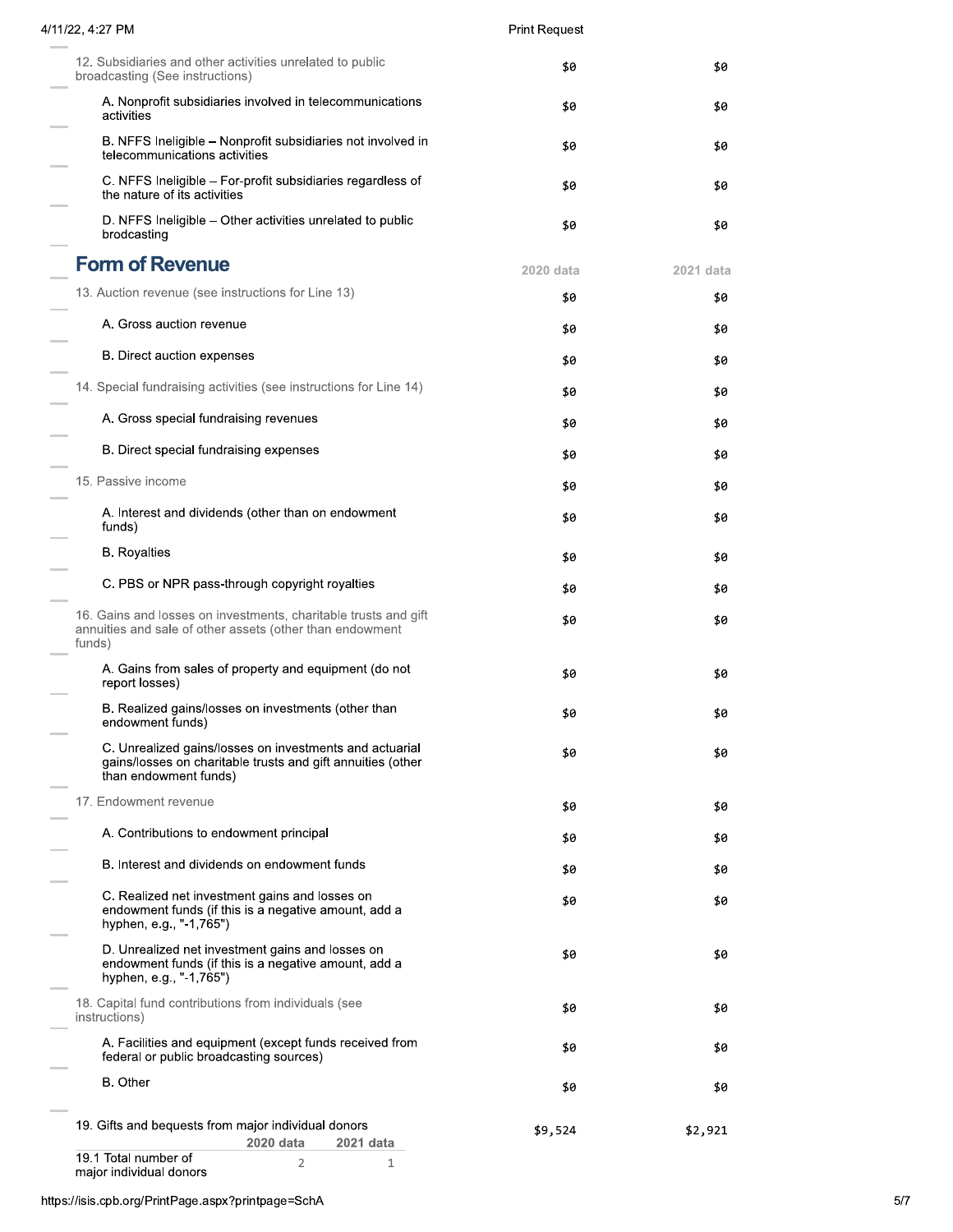| 4/11/22, 4:27 PM                                                                                                                                             | <b>Print Request</b> |             |
|--------------------------------------------------------------------------------------------------------------------------------------------------------------|----------------------|-------------|
| 20. Other Direct Revenue                                                                                                                                     | \$0                  | \$0         |
| Line 21. Proceeds from the FCC Spectrum Incentive Auction,<br>interest and dividends earned on these funds, channel<br>sharing revenues, and spectrum leases | \$0                  | \$0         |
| A. Proceeds from sale in spectrum auction                                                                                                                    | \$0                  | \$0         |
| B. Interest and dividends earned on spectrum auction<br>related revenue                                                                                      | \$0                  | \$0         |
| C. Payments from spectrum auction speculators                                                                                                                | \$0                  | \$0         |
| D. Channel sharing and spectrum leases revenues                                                                                                              | \$0                  | \$0         |
| E. Spectrum repacking funds                                                                                                                                  | \$0                  | \$0         |
| 22. Total Revenue (Sum of lines 1 through 12, 13.A, 14.A, and<br>15 through 21)                                                                              | \$1,114,844          | \$1,204,196 |
| Click here to view all NFFS Eligible revenue on Lines 3<br>through 9.                                                                                        |                      |             |
| Click here to view all NFFS Ineligible revenue on Lines 3<br>through 9.                                                                                      |                      |             |
| <b>Adjustments to Revenue</b>                                                                                                                                | 2020 data            | 2021 data   |
| 23. Federal revenue from line 1.                                                                                                                             | \$1,813              | \$0         |
| 24. Public broadcasting revenue from line 2.                                                                                                                 | \$256,232            | \$380,246   |
| 25. Capital funds exclusion-TV (3.2D, 4.2D, 5.2D, 6.2D,<br>7.2D, 8.2D, 9.2D, 18A)                                                                            | \$0                  | \$0         |
| 26. Revenue on line 20 not meeting the source, form,<br>purpose, or recipient criteria                                                                       | \$0                  | \$0         |
| 27. Other automatic subtractions from total revenue                                                                                                          | \$610                | \$380       |
| A. Auction expenses – limited to the lesser of lines 13a or<br>13 <sub>b</sub>                                                                               | \$0                  | \$0         |
| B. Special fundraising event expenses - limited to the<br>lesser of lines 14a or 14b                                                                         | \$0                  | \$0         |
| C. Gains from sales of property and equipment – line 16a                                                                                                     | \$0                  | \$0         |
| D. Realized gains/losses on investments (other than<br>endowment funds) - line 16b                                                                           | \$0                  | \$0         |
| E. Unrealized investment and actuarial gains/losses<br>(other than endowment funds) - line 16c                                                               | \$0                  | \$0         |
| F. Realized and unrealized net investment gains/losses<br>on endowment funds - line 17c, line 17d                                                            | \$0                  | \$0         |
| G. Rental income (3.2A, 4.2A, 5.2A, 6.2A, 7.2A, 8.2A,<br>9.2A)                                                                                               | \$0                  | \$0         |
| H. Fees for services (3.2B, 4.2B, 5.2B, 6.2B, 7.2B, 8.2B,<br>9.2B)                                                                                           | \$0                  | \$0         |
| I. Licensing Fees (3.2C, 4.2C, 5.2C, 6.2C, 7.2C, 8.2C,<br>9.2C)                                                                                              | \$0                  | \$0         |
| J. Other revenue ineligible as NFFS (3.2E, 4.2E, 5.2E,<br>6.2E, 7.2E, 8.2E, 9.2E)                                                                            | \$0                  | \$0         |
| K. FMV of high-end premiums (Line 10.1)                                                                                                                      | \$610                | \$380       |
| L. All bad debt expenses from NFFS eligible revenues<br>including but not limited to pledges, underwriting, and<br>membership (Line 10.2)                    | \$0                  | \$0         |
| M. Revenue from subsidiaries and other activities<br>ineligible as NFFS (12.B, 12.C, 12.D)                                                                   | \$0                  | \$0         |
| N. Proceeds from spectrum auction and related revenues<br>from line 21.                                                                                      | \$0                  | \$0         |